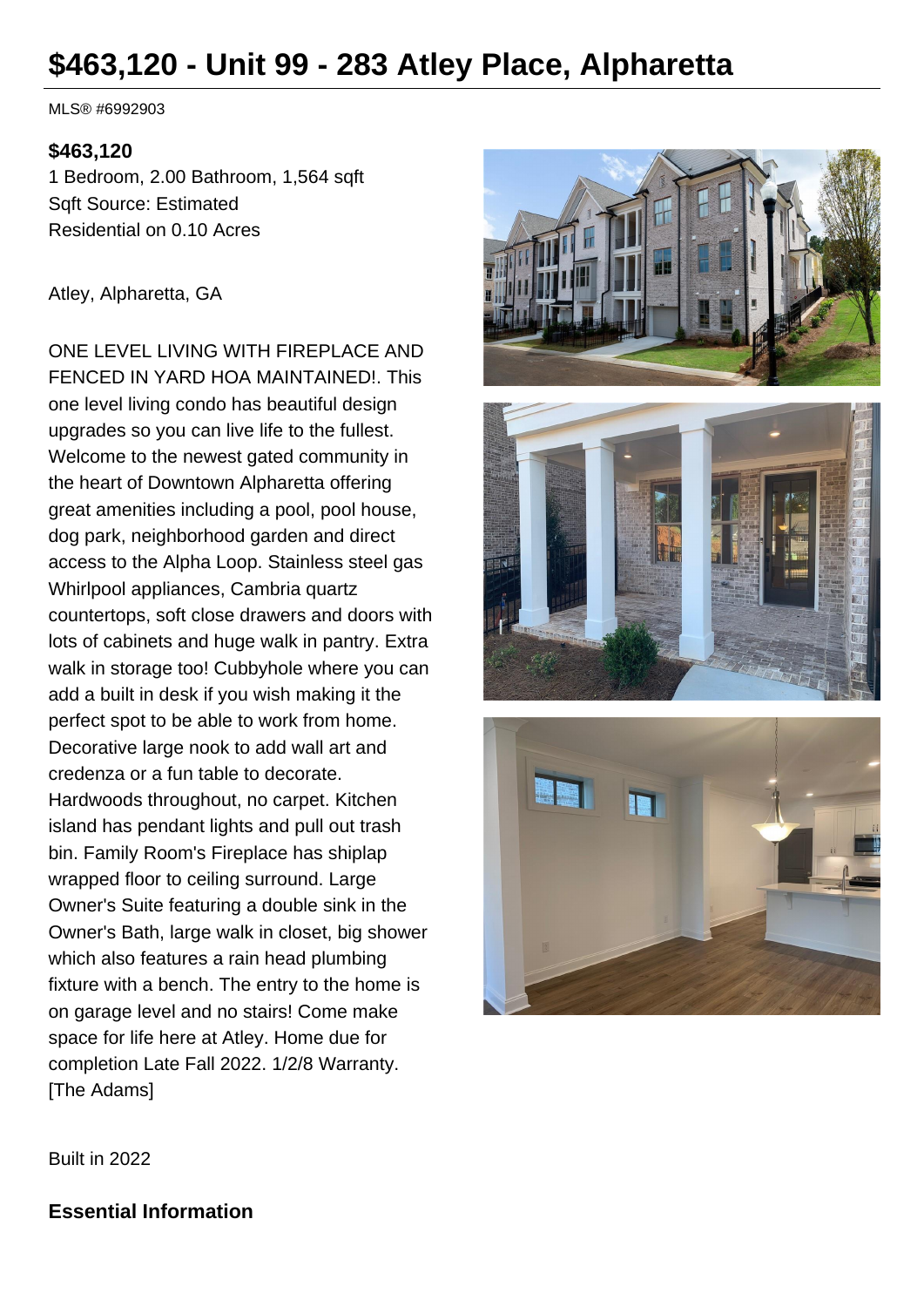| MLS®#                 | 6992903     |
|-----------------------|-------------|
| Price                 | \$463,120   |
| Bedrooms              | 1           |
| Bathrooms             | 2.00        |
| <b>Full Baths</b>     | 1           |
| Half Baths            | 1           |
| <b>Square Footage</b> | 1,564       |
| SqFt Source           | Estimated   |
| Acres                 | 0.10        |
| <b>Year Built</b>     | 2022        |
| <b>Type</b>           | Residential |
| Sub-Type              | Condominium |
| <b>Style</b>          | Traditional |
| Status                | Pending     |

## **Community Information**

| Address      | Unit 99 - 283 Atley Place |
|--------------|---------------------------|
| Subdivision  | Atley                     |
| City         | Alpharetta                |
| County       | Fulton                    |
| <b>State</b> | GA                        |
| Zip Code     | 30009                     |

## **Amenities**

| <b>Utilities</b>         | Cable Available, Electricity Available, Natural Gas Available, Phone<br>Available, Sewer Available, Underground Utilities, Water Available |
|--------------------------|--------------------------------------------------------------------------------------------------------------------------------------------|
| <b>Parking Spaces</b>    | 1                                                                                                                                          |
| Parking                  | Attached, Driveway, Garage, Garage Door Opener, Level Driveway                                                                             |
| # of Garages             | 1                                                                                                                                          |
| View                     | City, Other                                                                                                                                |
| Waterfront               | <b>None</b>                                                                                                                                |
| Pool                     | Heated, In Ground                                                                                                                          |
| <b>Interior</b>          |                                                                                                                                            |
| <b>Interior Features</b> | Double Vanity, High Ceilings 9 ft Main, Low Flow Plumbing Fixtures,<br>Walk-In Closet(s)                                                   |
| Appliances               | Dishwasher, Disposal, Electric Oven, Electric Water Heater, Gas Range,<br>Microwave, Self Cleaning Oven                                    |
| Heating                  | Central, Electric, Zoned                                                                                                                   |